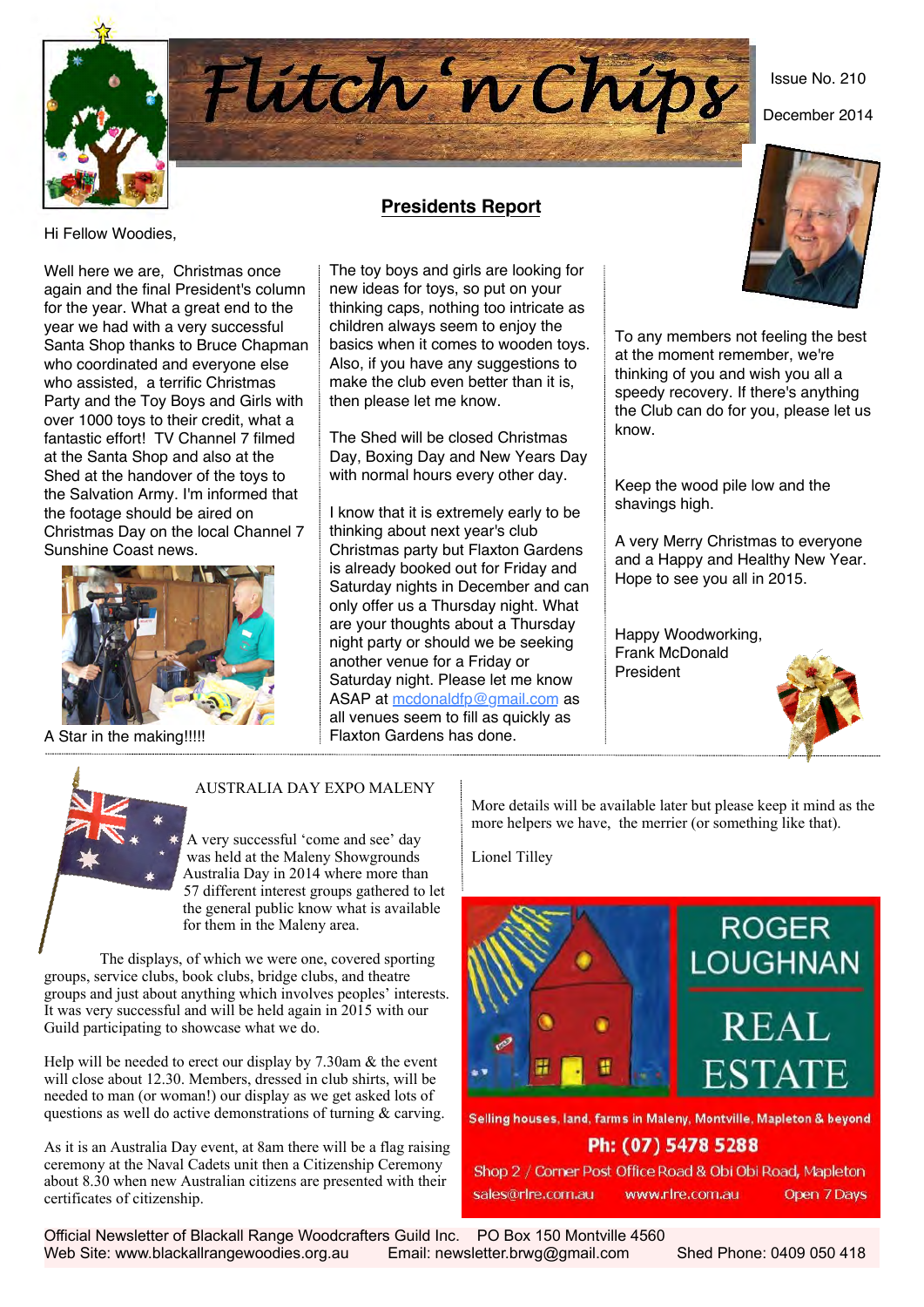

Around the Shed this month



A group not to be toyed with! This year over 1000 toys were produced by the BRWG Toy Persons and the Mapleton Craft Group. Don Meredith receives this years Certificate of Appreciation. What will the total be next year?????



The winner of this years Santa Shop Raffle was Marilyn Whyte seen here receiving the prize from its maker Hugh McKenna.

And Hugh also produced this beautiful chair (under the watchful eye of Tutor Rob Otto).

A group of Woodies, John Holland, John Clarke, Ray Bryant and Dave Banister produced a set of bookshelves for the Blackall Range Horseless Carriage Club and the "3 Johns" Muller, Holland and Clarke presented them to Secretary Brian James and President Des.



#### COURSES 2015 Turning –

Our keen turning tutor Ivan Yaksich is offering a range of turning courses starting early in 2015. The sheets are up on the white board so if you are keen please add your name to help Ivan decide when to start each course.

The 4 turning courses on offer will be –

Novice turning Giant pepper mill Lidded Box Cheese platter

#### Scroll Saw

Using this piece of equipment can be tricky, but very rewarding, so if you're interested in learning the technique put your name on the sheet on the white board. Max Barrenger will start a course when he has sufficient numbers enrolling.

Howzat? Sarah Hodges created a special lamp for a cricket tragic in her family.





### **MAPLETON HARDWARE** Your handy hardware store.

Come in and see us for all your hardware needs. Hand Tools, Sleepers, Power Tools, Drill Bits, Paint and Stains. Plus Plumbing and General Hardware

#### **Open 7 Days**

Rob, Toni and Laurie

Cm Obi Obi Rd & Emu Walk **MAPLETON** Phone 5445 7773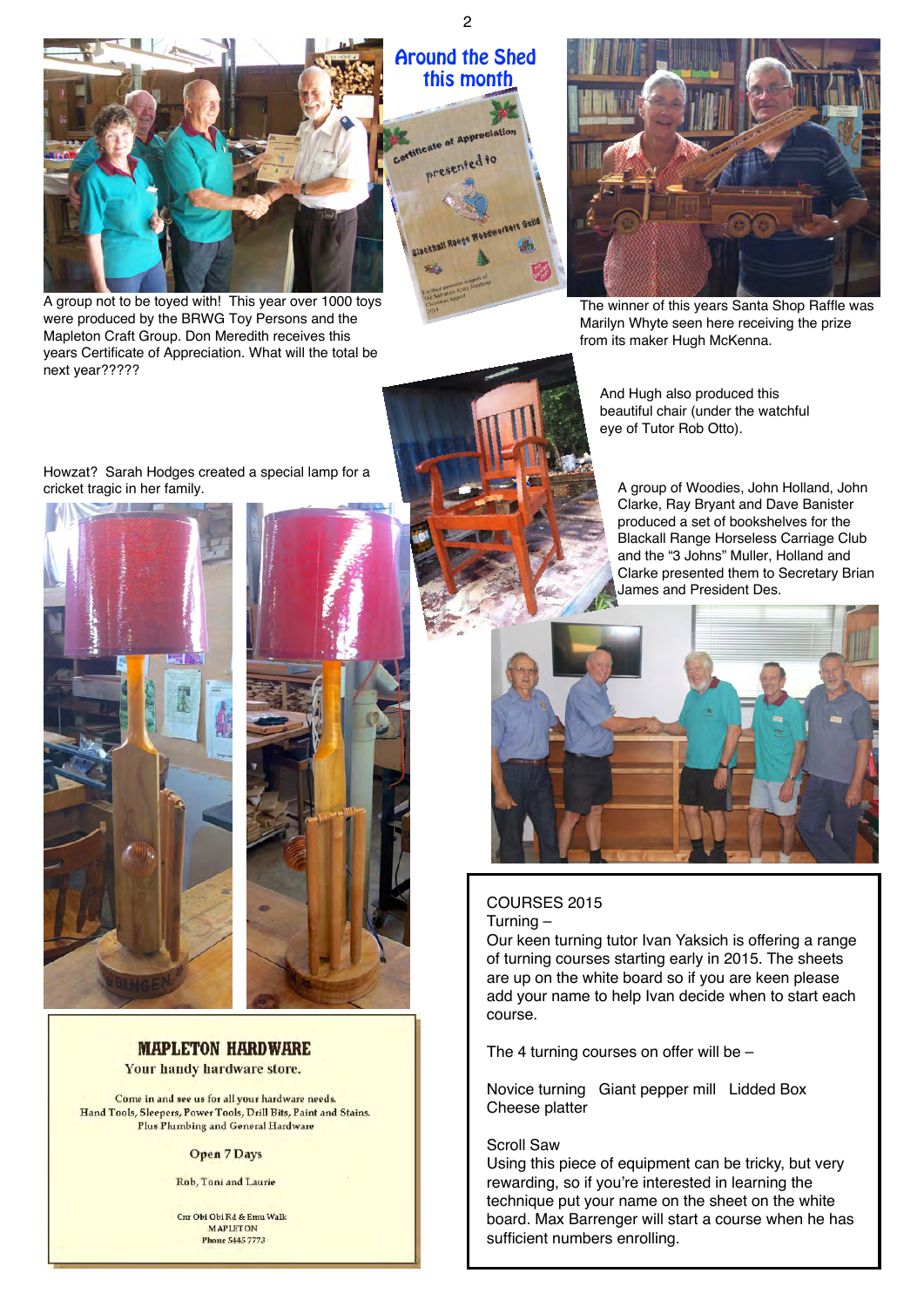

Let's tell you about Keith Muirhead, Member No 114 from the Blackall Range Woodcrafters Guild so you can get to know about one of the most interesting blokes in our group.



Keith joined up with the Woodies in 2002; he says his wife was tending to the wife of a gentleman, who said that he knew a lot of Muirheads in the Montville area and was a member of the Woodies. Keith, at the time was tracing his family tree, found out that the Woodies were holding an open day, and went to have a chat. Looking for another hobby, Keith was "pushed through the door" by his dear wife Phyl who recognized the fascination and challenge that woodwork would present to Keith (and keep him out of the kitchen on retirement). He will be eternally grateful to her (as she will be to the Woodies).

 *"Making something practical out of nothing is a great achievement for me. To convert a lump of timber into a piece of fine furniture gives me enormous satisfaction. The Woodies has taught me how to do that after I managed to turn a lot of "lumps of wood" into smaller and smaller "lumps of wood.* 

*I met others at the Woodies who were exactly like me (new) and yet after a couple of years, were able to make purely beautiful work. I said then "I'm going to do that too!!"*

Keith returned to the Sunshine Coast in 1995 (he's originally a Nambour lad), joining the Woodies in 2002, when our existing Shed was opened and three times held the position of Treasurer after that date. After a lifelong career in the Queensland Public Service, mainly in the Public Curator's Office, Keith had had enough of transferring around the State and was ready to take on building a quieter life with friends and close family. The Woodies opened up the opportunity to meet up with great people and provided the "welcome mat" at the door that he simply values beyond words.

As an officer for the Queensland Public Trustee, what was the question you were most often asked?

*"How much was left to me?" Sometimes it would vary to simply "Is that all?" Or "when do I get it?"*

#### Is it true that many people seem to have little or no idea about Wills?

*"Yes that's right. There are many. But also many don't realize the consequences of not having a proper will. I remember a story about an old lady who left all of her bank accounts to her cat when she died. A home-made Will. Great thought but the cat could not sign for it. She died intestate; no, not interstate (as some think is the meaning) and without a proper will. Always a problem.*

#### Some say they get a lot out of being a member of the Woodies? What is the most that you get out of being a member?

*"Lasting and solid friendships mainly. Apart from being able to now accurately turn a piece of wood in a lathe without flinging it into a bin with the other "lumps of wood"! A real sense of achievement is the best thing I get from the Woodies".*

#### And the best piece of woodworking you personally prize?

*"I made a high chair for my Grandkids. A proud moment for me as this was a hell of a challenge for a previous officer of the Public Trustee. Then I made another, then another, and they were all great. Never made anything like that before. The Club chose one of the chairs as the prize in their raffle. Wow!"*

#### What about the mistakes in woodworking? We all make them. What is your worst one?

*"I have too many to judge which is the worst. If there was a market for wooden bowls without bottoms, I'd make a killing. Or chairs with legs that cause a seat to "wobble". I reckon I could make a great "wobbly seat". Wish there was a market for that!"*

#### What is a word that best describes you?

*"Sincere"*

#### What does that mean?

*"No bull shit".*

What do you read? And what gives you the inspiration?

*"Science fantasy. Not to be confused with science fiction. Science fiction covers space travel, life on other planets and of course aliens. Most of this can be related to life on earth but transposed to another planet. Fantasy is more dragons, wizards goblins etc. Think Lord of the Rings, the Hobbit and the like.*

*I also enjoy historical books or those which incorporate a possible historical content including places that are identifiable in the present. Books by Wilbur Smith and Robert Ludlum are examples.*

*Travel books and brochures are great also. Gives me ideas as to where I can go on my next holiday. I enjoy cruising and have just ordered a new caravan to have a Captain Cook at Australia.*

#### And who is your favourite author?

*"I don't really have just one. At the moment I am reading a series by Morgan Rice (The Sorcerer's Ring) and have just purchased the first three books in a series by Robin Hobb".*

#### Why?

*"I enjoy the escapism of the fantasy. In the past I read science fiction, but found it to be moving from a realistic possibility, to something that was very unrealistic. The older writers are slowly dying off or appear to have changed directions. But who knows, perhaps tomorrow, I will consider other literary genre".*

#### Do you draw inspiration from anyone in particular, that you have either read about or met?

*"No. If something takes my fancy, I give it a go. You might say I get my encouragement to find answers from everywhere".*

#### If you had a handful of kids about you and you were giving advice, what would you say to them?

*"Don't die wondering. Get in and provided it is legal, give it a go".*

#### What do you mean by that?

*"Too many of us go through life without ever knowing what we can be capable of. I think it was Richard Branson who once said: "You don't learn to walk by following rules. You learn by doing, and by falling over". Absolutely true advice!*

*See you tomorrow!"*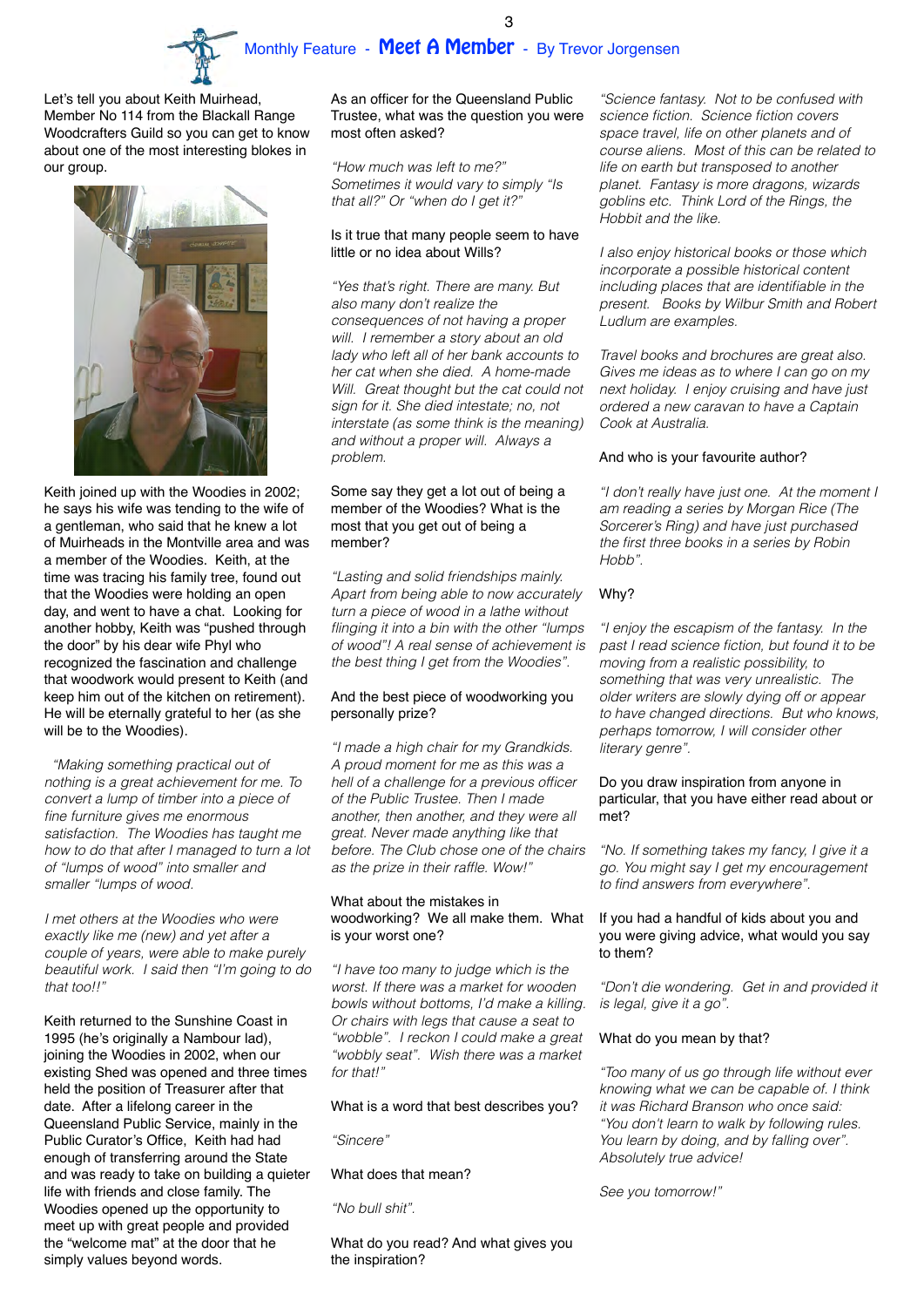# Tips and Tricks 4

### By Warne Wilson

Ever puzzled over the length of shelf span when building a bookcase? There are several considerations:

1 What sort of load will the shelves be expected to support? Will it be thick heavy books, or light sports trophies? A metre of average sized books will weigh about 30 kilos!

2. What material will I use? Chipboard, Ply, or solid timber? If solid timber, what sort? Hardwoods are stronger than softwoods.

3. Will the shelves be strengthened with supports such as attached timber front edges and screws through the back of the case?

The following table will give a rough guide to the maximum span for a 250mm wide shelf full of books:

| <b>Shelf Material</b>         | Maximum Span      |  |  |  |  |
|-------------------------------|-------------------|--|--|--|--|
| 19mm Chipboard                | 600mm             |  |  |  |  |
| 19mm Plywood                  | 750mm             |  |  |  |  |
| 19mm Solid wood               | 900 <sub>mm</sub> |  |  |  |  |
| 30mm Solid wood               | 1500mm            |  |  |  |  |
| 19mm Plywood reinforced with: |                   |  |  |  |  |
| 30mm wide face strip on edge  | 900mm             |  |  |  |  |
| 30mm wide face strip on side  | 800mm             |  |  |  |  |

Because different materials and methods of support vary enormously, there is no set rule, however this table may be used as a starting point to help you with your plan.

### Safety Notes

By Warne Wilson and Dave Banister



Pre-used timber is not permitted to be recycled through our machines. Paint will gum up blades and sanders. Hidden nails can do expensive damage.

Newer members may not understand that the shed and its wonderful range of machines has been worked for and purchased across some eighteen years of shows and sales and raffles. The few members who are left from the original formation of the guild will attest to the fact that we started with nothing. Please respect the dedicated work of members over the years by using our precious machines carefully.

A few safety reminders this month;

We have quite a big organisation, compared to many woodies clubs, and to ensure its smooth working, it is important that we are all aware of club rules. From time to time over the years, accidents and incidents have occurred which have caused the committee to lay down decisions about shed routines and safety practices. This month I have listed four of the rules to refresh members' memory of them:

1. Stout shoes or boots should be worn in the shed. Wood is heavy and a hazard when being handled; footwear that offers little or no protection to sensitive toes is not permitted in and around the shed.

2. Many of us like to watch the Holland saw team turning logs into slabs. It is a fascinating sight, but remember to stay behind the witches hats which define the working area – in the event of a catch or a blade break, bystanders, or someone walking through the perimeters instead of walking round, may risk injury.

3. The drum sander; a cause of much frustration to our machinery maintenance engineer; Brian Harris. Members are constantly overloading this machine, ruining the wrap of heavy expensive sandpaper which has to be replaced. A five-minute refresher on how to use this machine is easy and welcome – just ask the shed captain for the day.

# Maintenance Report

by Brian Harris

- 5/11 Rexon Saw Resharpened blade fitted.
- 15/11 Disc Sander Velcro pad has become detached from the aluminium disc, this will be cleaned of residual glue and reattached.
- 19/11 1442 Lathe The lead screw within the quill of the tailstock has seized and requires a replacement that is being obtained.
- 10/12 1442 Lathe New Quill and lead screw fitted.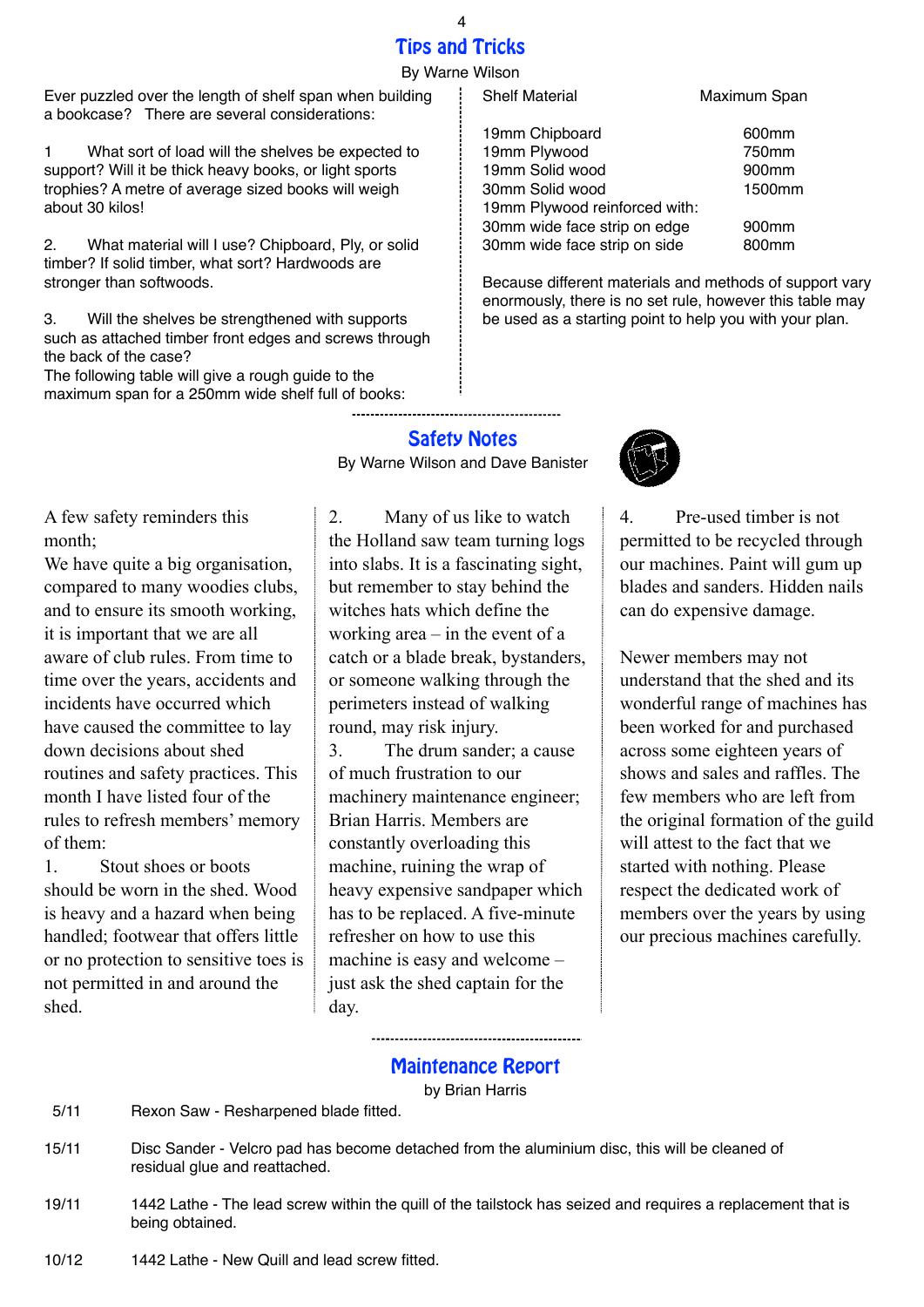Timber Subject of the Month - prepared by Graham Bradford

## *The Christmas Tree - How It All Got Started*

Long before the advent of Christianity, plants and trees that remained green all year had a special meaning for people in the winter. Just as people today decorate their homes during the festive season with pine, spruce, and fir trees, ancient peoples hung evergreen boughs over their doors and windows. In many countries it was believed that evergreens would keep away witches, ghosts, evil spirits, and illness. In the Northern hemisphere, the shortest day and longest night of the year falls on December 21 or December 22 and is called the winter solstice. Many ancient people believed that the sun was a god and that winter came every year because the sun god had become sick and weak. They celebrated the solstice because it meant that at last the sun god would begin to get well. Evergreen boughs reminded them of all the green plants that would grow again when the sun god was strong and summer would return.

The ancient Egyptians worshipped a god called Ra, who had the head of a hawk and wore the sun as a blazing disk in his crown. At the solstice, when Ra began to recover from the illness, the Egyptians filled their homes with green palm rushes which symbolized for them the triumph of life over death.

Early Romans marked the solstice with a feast called the Saturnalia in honor of Saturn, the god of agriculture. The Romans knew that the solstice meant that soon farms and orchards would be green and fruitful. To mark the occasion, they decorated their homes and temples with evergreen boughs. In Northern Europe the mysterious Druids, the priests of the ancient Celts, also decorated their temples with evergreen boughs as a symbol of everlasting life. The fierce Vikings in Scandinavia thought that evergreens were the special plant of the sun god, Balder.

Germany is credited with starting the Christmas tree tradition as we now know it in the 16th century when devout Christians brought decorated trees into their homes. Some built Christmas pyramids of wood and decorated them with evergreens and candles if wood was scarce.

### *Victorian Christmas*



In the English-speaking world, the union of gifts, trees, and Christmas was due to the influence of Queen Victoria and her husband Prince Albert, a native of Saxony (now part of Germany). German immigrants had brought the custom of Christmas trees with them in the early 1800s, but it spread widely after Victoria and Albert set up an elaborate tree for their children at Windsor Castle in 1841. At this point, Christmas presents were usually hung on the tree itself.

German and Dutch immigrants also brought their traditions of trees and presents to the New World in the early 1800s. The image of happy middle-class families exchanging gifts around a tree became a powerful one for American authors and civic leaders who wished to replace older, rowdier, and more alcohol-fueled Christmas traditions—such as wassailing—with a more family-friendly holiday. This familycentered image was widely popularized by Clement Moore's 1822 poem, known today as "'Twas the Night Before Christmas" (which also helped give us our modern picture of Santa Claus).

*This is the last in the series on Timber prepared by Graham Bradford and we thank him sincerely for his contribution over the last couple of years.* Ed







Phone: (07) 5443 9211 Phone: (07) 5443 9527 Mobile: 0413 945 798 Fax: (07) 5443 5714 4/20 Kayleigh Drive Maroochydore Qld 4558

**DAVID BLACK** 

**PROPRIETOR**